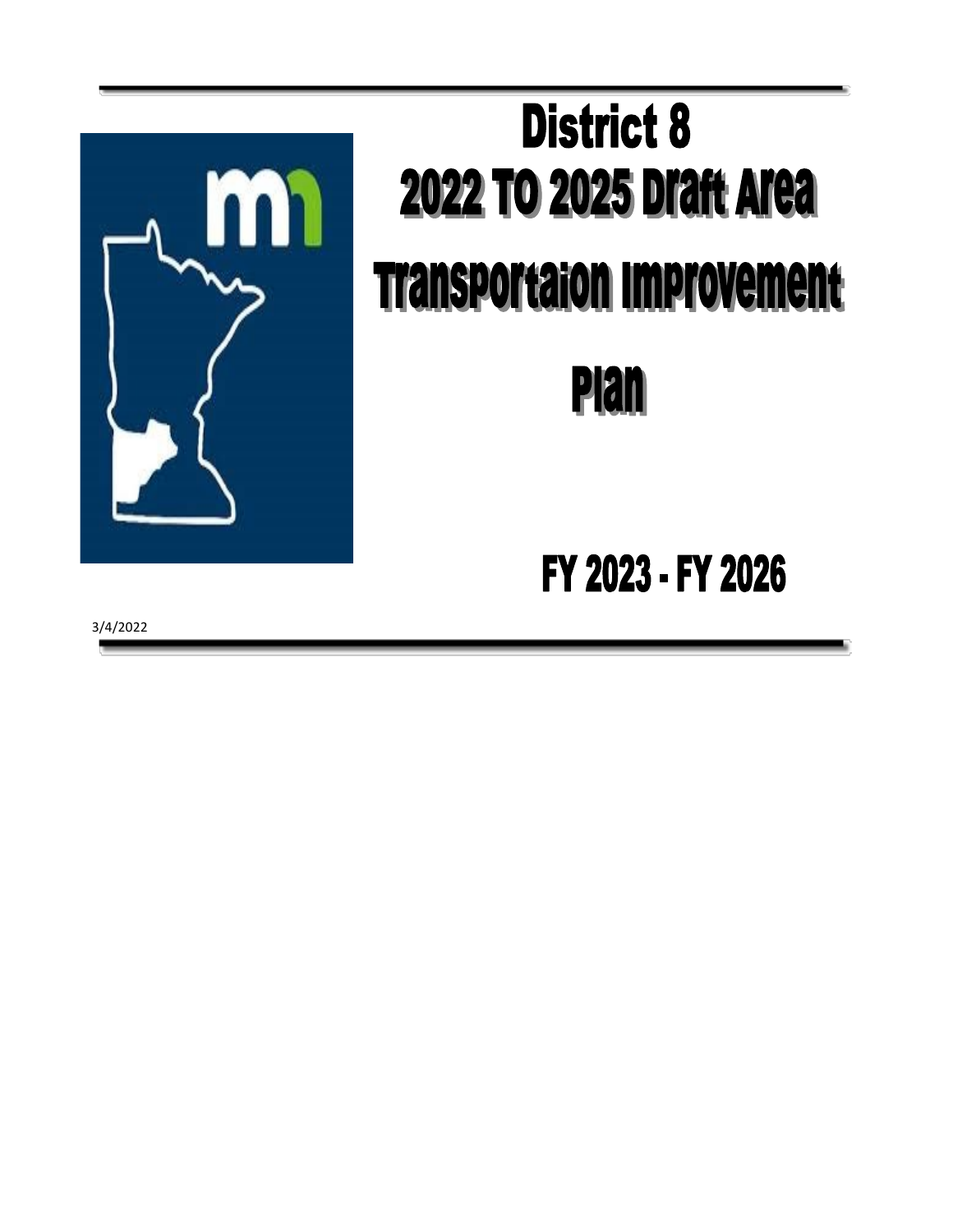| <b>Rte_Sys</b>  | Prime S.P. | Year | <b>Technical Description</b>                                                                                                                                                                                                                                                                                                                                                                                                                             | Length | <b>County Name</b> | <b>STIP_Total</b>           | <b>Project_Total</b>                    |
|-----------------|------------|------|----------------------------------------------------------------------------------------------------------------------------------------------------------------------------------------------------------------------------------------------------------------------------------------------------------------------------------------------------------------------------------------------------------------------------------------------------------|--------|--------------------|-----------------------------|-----------------------------------------|
| MN <sub>4</sub> | 4701-32AC  | 2023 | **FLEX**AC** N. CITY LIMITS OF COSMOS TO<br>0.5 MILES S. OF CSAH 23, RECLAIM &<br>OVERLAY (INFLATED COST IS \$5.3M)                                                                                                                                                                                                                                                                                                                                      | 9.0    | Meeker             | $\frac{1}{2}$<br>3,060,000  | $\boldsymbol{\mathsf{\$}}$<br>3,060,000 |
| MN <sub>7</sub> | 4302-96    | 2023 | MN 7 & MCLEOD CSAH 1, CONSTRUCT<br>ROUNDABOUT (ASSOCIATED TO SP 043-070-<br>$ 020\rangle$                                                                                                                                                                                                                                                                                                                                                                | 0.3    | Lyon               | \$<br>728,000               | 728,000<br>$\frac{1}{2}$                |
| MN <sub>7</sub> | 4302-96S   | 2023 | MN 7 & MCLEOD CSAH 1, CONSTRUCT<br>ROUNDABOUT (ASSOCIATED TO SP 043-070-<br>$ 020\rangle$                                                                                                                                                                                                                                                                                                                                                                | 0.3    | McLeod             | \$<br>1,760,000             | 1,760,000<br>$\mathfrak{F}$             |
| <b>MN 15</b>    | 4707-26    | 2023 | **AC** JCT. US 12 (DASSEL) TO<br>MEEKER/STEARNS COUNTY LINE, RECLAIM &<br>OVERLAY (INFLATED COST IS \$9.4M) (TIED TO<br>SP 7302-25)                                                                                                                                                                                                                                                                                                                      | 14.0   | Meeker             | \$<br>3,100,000             | $\frac{1}{2}$<br>9,400,000              |
| <b>MN 22</b>    | 4307-47    | 2023 | **ELLE** US 212 TO CEDAR AVENUE<br>(GLENCOE), MEDIUM MILL & OVERLAY PLUS<br><b>ADA</b>                                                                                                                                                                                                                                                                                                                                                                   | 1.5    | McLeod             | \$<br>3,062,500             | \$<br>3,062,500                         |
| <b>MN 23</b>    | 3405-94    | 2023 | MN 23, JCT MN 23 AND CSAH 5, CONSTRUCT<br>ON & OFF RAMPS FOR CSAH 5                                                                                                                                                                                                                                                                                                                                                                                      | 1.0    | Kandiyohi          | \$<br>1,700,000             | \$<br>1,700,000                         |
| <b>MN 23</b>    | 3408-18    | 2023 | **COC** MN 23, NEW LONDON TO<br>PAYNESVILLE, CONSTRUCT 4 LANE<br>ROADWAY (SOUTH GAP) (INCLUDES \$1.2M IN<br>CHPT 3 BONDS FOR RECLAIM & OVERLAY)                                                                                                                                                                                                                                                                                                          | 7.2    | Kandiyohi          | \$<br>35,400,000            | 35,400,000<br>\$                        |
| <b>MN 23</b>    | 3408-90    | 2023 | ** CRRSAA** MN 23, JCT OF MN 23 & MN 9,<br><b>SAFETY IMPROVEMENTS &amp; CONSTRUCT</b><br>UNDERPASS UNDER MN 23 (BRIDGE 34X09)<br>(ALSO INCLUDES WORK ON MN 9 AT THE<br>INTERSECTION)                                                                                                                                                                                                                                                                     | 0.4    | Kandiyohi          | $\frac{1}{2}$<br>2,041,387  | $\frac{3}{2}$<br>2,041,387              |
| <b>MN 23</b>    | 3408-90S   | 2023 | ** SEC164** MN 23, JCT OF MN 23 & MN 9,<br><b>SAFETY IMPROVEMENTS &amp; CONSTRUCT</b><br>UNDERPASS UNDER MN 23 (BRIDGE 34X09)<br>(ALSO INCLUDES WORK ON MN 9 AT THE<br>INTERSECTION)                                                                                                                                                                                                                                                                     | 0.4    | Kandiyohi          | \$<br>2,000,000             | \$<br>2,000,000                         |
| <b>MN 23</b>    | 3413-92    | 2023 | MN 23, 0.2 MILES SW OF MN 9 TO JCT MN 9,<br>TREE CUTTING (NCC)                                                                                                                                                                                                                                                                                                                                                                                           | 0.4    | Kandiyohi          | \$<br>$35,000$ \$           | 35,000                                  |
| MN 40, US 75    | 3701-92    | 2023 | MN 40 - E. JCT US 75 TO WESTERN AVENUE &<br>US 75 - 0.27 MILES S. OF S. JCT MN 40 TO 8TH<br>STREET (MADISON), MEDIUM MILL &<br><b>OVERLAY PLUS ADA</b>                                                                                                                                                                                                                                                                                                   | 1.4    | Lac qui Parle      | \$<br>1,900,000             | \$<br>1,900,000                         |
| <b>US 59</b>    | 5104-42    | 2023 | 29TH & 30TH STREET IN SLAYTON,<br>CONSTRUCT LEFT TURN/BYPASS LANES                                                                                                                                                                                                                                                                                                                                                                                       | 0.3    | Murray             | \$<br>350,000               | $\zeta$<br>350,000                      |
| <b>US 59</b>    | 5105-29    | 2023 | US 59, DRAINAGE WORK (CONSTRUCT WOOD<br>PLANK FENCE BARRIER) BETWEEN 211TH<br><b>STREET AND BENJAMIN'S ROAD BY LAKE</b><br>SARAH (NCC)                                                                                                                                                                                                                                                                                                                   | 0.2    | Murray             | \$<br>$50,000$   \$         | 50,000                                  |
| MN 67           | 8707-95    | 2023 | MN 67 RE-ROUTE, GRANITE FALLS TO ECHO,<br>(TURN BACK) (ALSO TURNBACK A PORTION<br>OF MN 274, 2ND AVENUE IN WOOD LAKE TO<br>CSAH 2)                                                                                                                                                                                                                                                                                                                       | 17.8   | Yellow<br>Medicine | \$<br>11,100,000            | \$<br>11,100,000                        |
| MN 67           | 8707-95A   | 2023 | MN 67 RE-ROUTE, GRANITE FALLS TO ECHO,<br>(TURN BACK) (ALSO TURNBACK A PORTION<br>OF MN 274, 2ND AVENUE IN WOOD LAKE TO<br>CSAH 2). THIS LINE ITEM IS FOR THE<br><b>INCREASED COST.</b>                                                                                                                                                                                                                                                                  | 17.8   | Yellow<br>Medicine | \$<br>$500,000$   \$        | 500,000                                 |
| <b>MN 68</b>    | 4210-49AC  | 2023 | ** AC** MINNEOTA TO MARSHALL, SHOULDER<br>WIDENING (27+00.029 TO 37+00.987) &<br>CULVERT/BRIDGES (5324 (NEW BRIDGE<br>42X09), 5629 (NEW BRIDGE 42X08), 8323 (NEW<br>BRIDGE 87X07), 6220 (NEW BRIDGE 41X01), &<br>6222 (NEW BRIDGE 87X06)) PLUS CULVERTS<br>@ 15+00.29 & 15+00.993 AND REPLACE<br><b>GUARDRAIL. ALSO ADA IN MARSHALL &amp;</b><br>GHENT (INFLATED COST = \$11.7M) (THIS<br><b>PROJECT HAS TO BE BEFORE SP'S 4210-56 &amp;</b><br>4210-57) | 11.0   | Lyon               | \$<br>652,357               | $\zeta$<br>652,357                      |
| <b>MN 68</b>    | 4210-56    | 2023 | N. GRANT ST. IN MINNEOTA TO JCT. US 59<br>(MARSHALL), UTBWC & ADA (ADA WORK ON<br>MN 19 - MN 23 TO TIGER DRIVE & US 59 -<br>WINDSTAR STREET TO SUSAN DRIVE) (THIS<br>PROJECT HAS TO BE AFTER 4210-49 & 4210-<br>57) (TIED TO SP 4210-57)                                                                                                                                                                                                                 | 12.3   | Lyon               | $\zeta$<br>$2,700,000$   \$ | 2,700,000                               |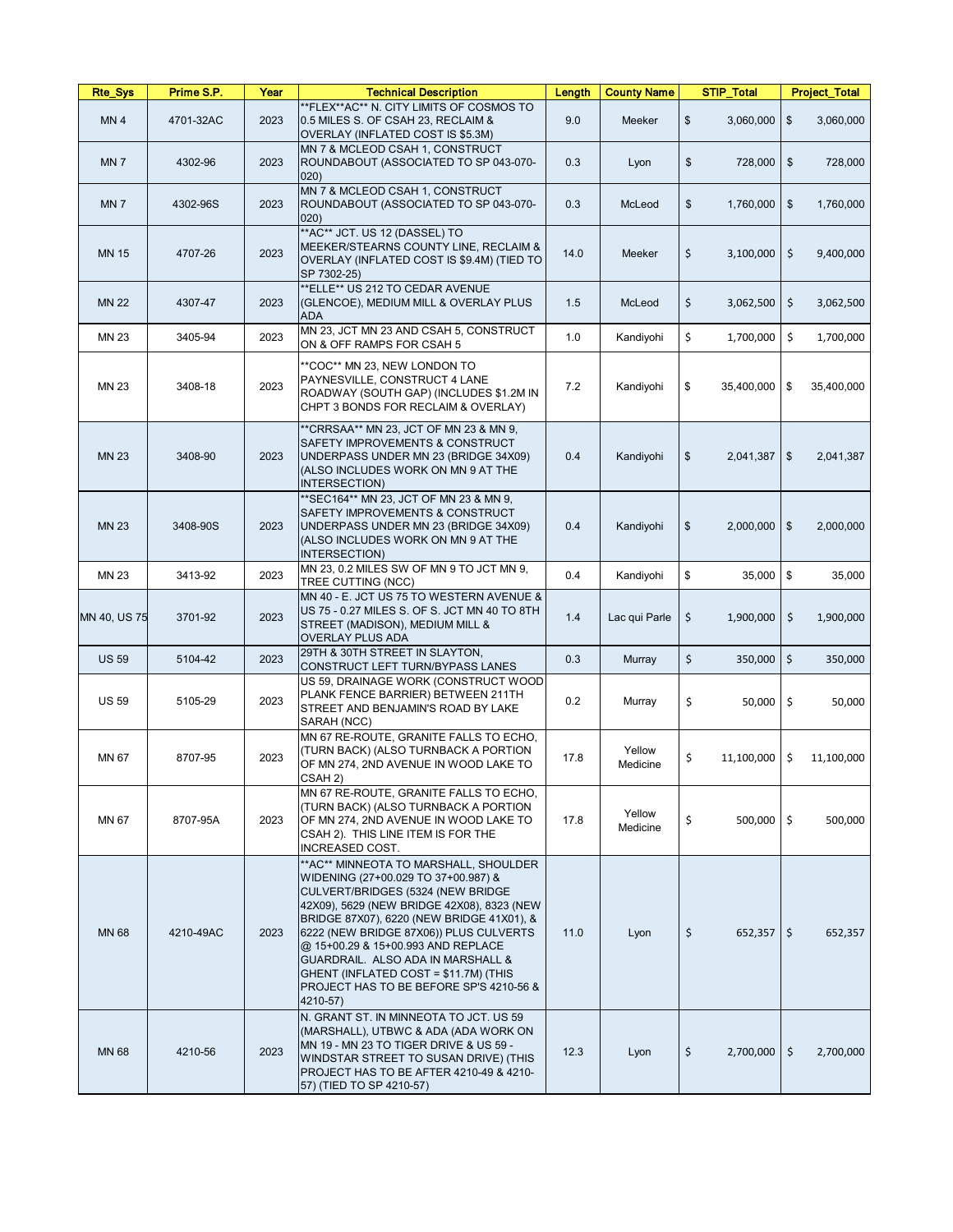| <b>MN 68</b>  | 4210-57        | 2023 | IN. GRANT ST. IN MINNEOTA TO 0.2 MILES W<br>OF CASH 33 (MARSHALL) (EXEMPT IN GHENT),<br>HOT INPLACE RECYCLE (THIS PROJECT HAS<br>TO BE AFTER 4210-49 BUT BEFORE 4210-56)<br>(TIED TO SP 4210-56) | 9.4  | Lyon     | \$<br>470,000 \$   |                    | 470,000    |
|---------------|----------------|------|--------------------------------------------------------------------------------------------------------------------------------------------------------------------------------------------------|------|----------|--------------------|--------------------|------------|
| <b>US 71</b>  | 6508-69        | 2023 | **ELLE** VIKING DRIVE IN OLIVIA TO E. JCT.<br>US 212, MEDIUM MILL & OVERLAY PLUS ADA.<br><b>PLUS BYPASS LANE AT VIKING DRIVE</b>                                                                 | 0.7  | Renville | \$<br>1,541,300    | \$                 | 1,541,300  |
| <b>US 212</b> | 4310-94AC      | 2023 | ** AC** US 212 & CHANDLER AVENUE (MN 22)<br>IN GLENCOE, RCI (TIED TO SP 4310-93)                                                                                                                 | 0.3  | McLeod   | \$<br>1,080,000    | \$                 | 1,080,000  |
| <b>US 212</b> | 6510-67        | 2023 | **17 NEW**ALT BID** 2.3 MILES E. OF MN 23<br>TO CSAH 6 (RENVILLE), ALTERNATE BID &<br><b>PASSING LANE PLUS RECONSTRUCT IN</b><br><b>SACRED HEART</b>                                             | 10.9 | Renville | \$<br>19,300,000   | \$                 | 19,300,000 |
| <b>US 212</b> | 6510-67A       | 2023 | **17 NEW**ALT BID** 2.3 MILES E. OF MN 23<br>TO CSAH 6 (RENVILLE), ALTERNATE BID &<br><b>PASSING LANE PLUS RECONSTRUCT IN</b><br><b>SACRED HEART</b>                                             | 10.9 | Renville | \$<br>$200,000$ \$ |                    | 200,000    |
| <b>MN999</b>  | 8828-213       | 2023 | **ELLE** DISTRICTWIDE HIRE CONTRACTOR<br><b>TO INSTALL SIGNS</b>                                                                                                                                 |      |          | \$<br>900,000      | $\mathsf{S}$       | 900,000    |
| <b>MN999</b>  | 8828-225       | 2023 | <b>DISTRICTWIDE BRIDGE PREVENTIVE</b><br><b>MAINTENANCE</b>                                                                                                                                      |      |          | \$<br>$200,000$ \$ |                    | 200,000    |
| <b>MN999</b>  | 8828-234       | 2023 | <b>DISTRICTWIDE STRIPING</b>                                                                                                                                                                     |      |          | \$<br>1,000,000    | \$                 | 1,000,000  |
| <b>MN999</b>  | 8828-235       | 2023 | <b>DISTRICTWIDE PURCHASE SIGNS</b>                                                                                                                                                               |      |          | \$<br>250,000      | $\zeta$            | 250,000    |
| <b>MN999</b>  | 8828-252       | 2023 | DISTRICTWIDE, LED STOP SIGNS                                                                                                                                                                     |      |          | \$<br>220,000      | \$                 | 220,000    |
| <b>MN999</b>  | 8828-262       | 2023 | **ELLE**: DISTRICTWIDE CHIP SEAL                                                                                                                                                                 |      |          | \$<br>700,000      | \$                 | 700,000    |
| <b>MN999</b>  | 8828-270       | 2023 | <b>DISTRICTWIDE HIRE CONTRACTOR TO</b><br><b>INSTALL SIGNS</b>                                                                                                                                   |      |          | \$<br>110,000      | \$                 | 110,000    |
| <b>MN999</b>  | 8808-AM-23     | 2023 | DISTRICTWIDE COOPERATIVE AGREEMENT<br><b>PROGRAM</b>                                                                                                                                             |      |          | \$<br>100,000      | $\zeta$            | 100,000    |
| <b>MN999</b>  | 8808-CA-23     | 2023 | <b>DISTRICTWIDE EXTERNAL PROJECT</b><br><b>DELIVERY</b>                                                                                                                                          |      |          | \$<br>5,000,000    | \$                 | 5,000,000  |
| <b>MN999</b>  | 8808-CRRSAA-23 | 2023 | **CRRSAA** DISTRICTWIDE SETASIDES - 2023                                                                                                                                                         |      |          | \$<br>1,800,000    | \$                 | 1,800,000  |
| <b>MN999</b>  | 8808-LP-23     | 2023 | <b>IDISTRICTWIDE LANDSCAPE PARTNERSHIP</b>                                                                                                                                                       |      |          | \$<br>40,000       | $\ddot{\varsigma}$ | 40,000     |
| <b>MN999</b>  | 8808-LPP-23    | 2023 | <b>DISTRICTWIDE LOCAL PARTNERSHIP</b><br><b>PROGRAM</b>                                                                                                                                          |      |          | \$<br>500,000      | \$                 | 500,000    |
| <b>MN999</b>  | 8808-PD-23     | 2023 | <b>DISTRICTWIDE INTERNAL PROJECT</b><br><b>DELIVERY</b>                                                                                                                                          |      |          | \$<br>2,000,000    | \$                 | 2,000,000  |
| <b>MN999</b>  | 8808-PM-23     | 2023 | <b>DISTRICTWIDE PREVENTIVE MAINTENANCE</b>                                                                                                                                                       |      |          | \$<br>2,051,400    | \$.                | 2,051,400  |
| <b>MN999</b>  | 8808-RW-23     | 2023 | <b>DISTRICTWIDE R/W COSTS</b>                                                                                                                                                                    |      |          | \$<br>300,000      | $\zeta$            | 300,000    |
| <b>MN999</b>  | 8808-RX-23     | 2023 | <b>DISTRICTWIDE BARC (ROAD REPAIR)</b>                                                                                                                                                           |      |          | \$<br>1,000,000    | \$                 | 1,000,000  |
| <b>MN999</b>  | 8808-SA-23     | 2023 | <b>DISTRICTWIDE OVERRUNS AND S.A.</b>                                                                                                                                                            |      |          | \$<br>3,800,000    | \$                 | 3,800,000  |
| <b>MN999</b>  | 8808-SH-23     | 2023 | <b>DISTRICTWIDE HSIP</b>                                                                                                                                                                         |      |          | \$                 | \$                 |            |
| <b>MN999</b>  | 8808-SS-23     | 2023 | <b>DISTRICTWIDE SYSTEM SUPPORT</b>                                                                                                                                                               |      |          | \$<br>490,000 \$   |                    | 490,000    |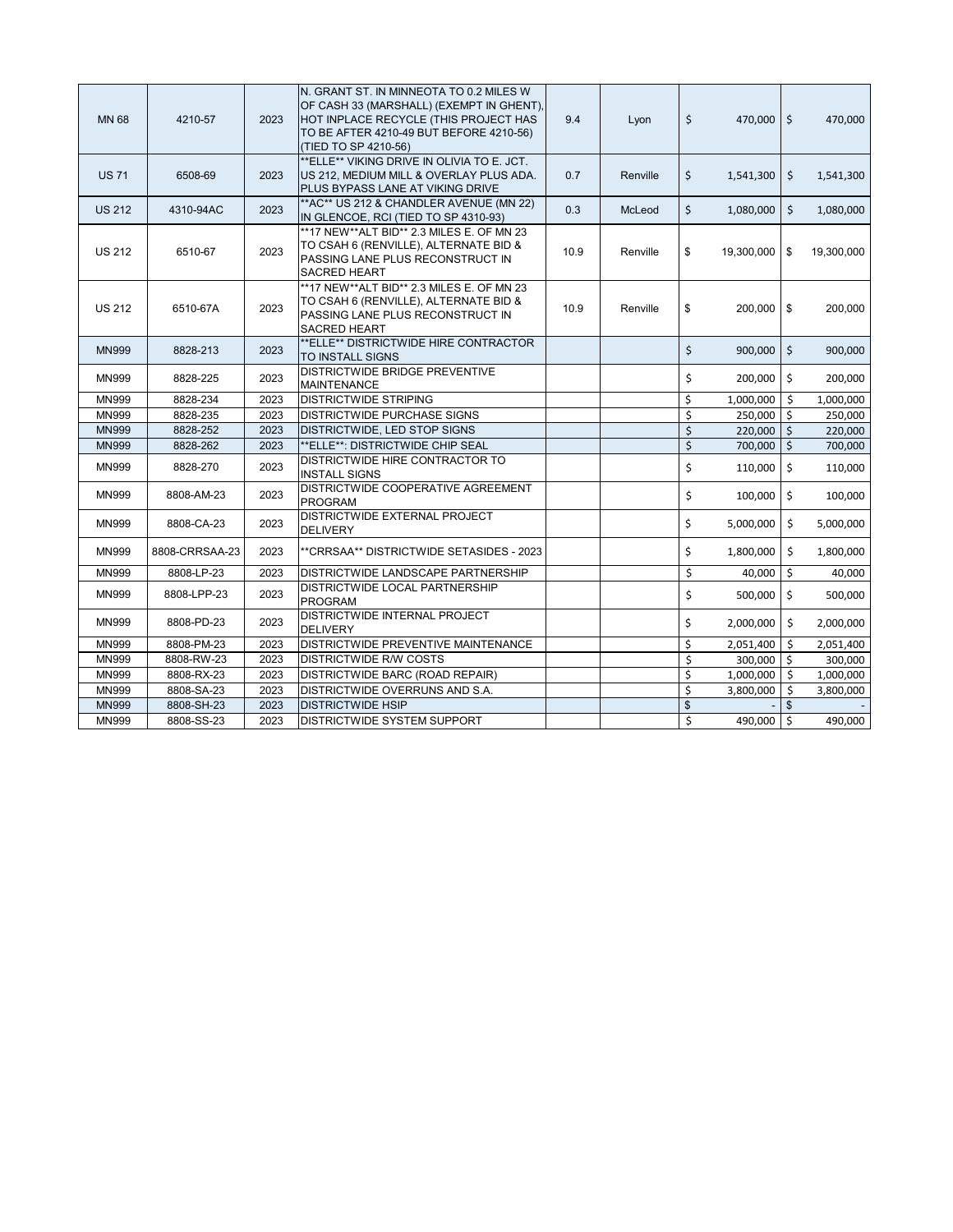| <b>Rte_Sys</b> | Prime S.P.  | Year | <b>Technical Description</b>                                                                                                                                               | Length | <b>County Name</b>          | <b>STIP_Total</b>                      | <b>Project_Total</b>        |
|----------------|-------------|------|----------------------------------------------------------------------------------------------------------------------------------------------------------------------------|--------|-----------------------------|----------------------------------------|-----------------------------|
| <b>US 12</b>   | 4705-46     | 2024 | **ELLE** HOLCOMBE AVE. (LITCHFIELD) TO<br>0.2 MILES E. OF CSAH 14 (DARWIIN), MEDIUM<br>MILL & OVERLAY, MICRO MILL & UTBWC (R.P.<br>102+00.360 TO R.P. 106+00.996)          | 6.1    | Meeker                      | $\zeta$<br>2,200,000                   | \$<br>2,200,000             |
| <b>US 12</b>   | 4705-49     | 2024 | 0.1 MI. E. OF CSAH 14 (DARWIN) TO 0.1 MI. E.<br>OF PITTMAN AVE. (COKATO), MAJOR CPR &<br>DIAMOND GRINDING, PAVE REST AREA<br>PARKING LOT & ADA                             | 10.3   | Meeker                      | $\frac{1}{2}$<br>5,300,000             | l \$<br>5,300,000           |
| <b>MN 15</b>   | 4304-99     | 2024 | TCWR RR, UPGRADE EXISTING SIGNAL<br>SYSTEM AT MNTH 15, SUMTER TWP, MCLEOD<br><b>COUNTY</b>                                                                                 | 0.0    | McLeod                      | \$<br>355,000                          | 355,000<br>\$               |
| <b>MN 15</b>   | 4707-26AC   | 2024 | **AC** JCT. US 12 (DASSEL) TO<br>MEEKER/STEARNS COUNTY LINE, RECLAIM &<br>OVERLAY (INFLATED COST IS \$9.4M) (TIED TO<br>SP 7302-25)                                        | 14.0   | Meeker                      | $\$\$<br>6,300,000                     | $\sqrt[6]{3}$<br>6,300,000  |
| <b>MN 23</b>   | 3405-95     | 2024 | MN 23, JCT MN 23 AND CSAH 1 (NE OF<br>RAYMOND), CONSTRUCT LEFT TURN LANE                                                                                                   | 0.4    | Kandiyohi                   | $\frac{1}{2}$<br>1,200,000             | 1,200,000<br>$\frac{3}{2}$  |
| <b>MN 23</b>   | 4206-23     | 2024 | 1.1 MILES E. OF FLORENCE, REPLACE<br>BRIDGE 5746 (REDWOOD RIVER X-ING) (TIED<br>TO SP 5902-25)                                                                             | 0.3    | Lyon                        | \$<br>1,700,000                        | \$.<br>1,700,000            |
| <b>MN 23</b>   | 5902-25     | 2024 | **AC** US 75 (PIPESTONE) TO 1.8 MILES N. OF<br>MN 91, MEDIUM MILL & OVERLAY & REPLACE<br>SUPERSTRUCTURE OF BRIDGE 59002 (TIED<br>TO SP 4206-23) (INFLATED COST IS \$10.7M) | 30.6   | Pipestone,<br>Lincoln, Lyon | $\boldsymbol{\mathsf{S}}$<br>3,000,000 | 10,700,000<br>\$            |
| <b>US 59</b>   | 4208-64     | 2024 | **ELLE** US 59, G STREET TO A STREET<br>(MARSHALL), MICRO-SURFACING/UTBWC                                                                                                  | 0.5    | Lyon                        | \$<br>240,000                          | \$<br>240,000               |
| <b>US 59</b>   | 5105-30     | 2024 | 211TH STREET TO CSAH 14 & CSAH 6 TO MN<br>23, MAJOR CPR & DIAMOND GRINDING                                                                                                 | 6.1    | Murray                      | \$<br>1,500,000                        | \$<br>1,500,000             |
| <b>MN 67</b>   | 8706-89     | 2024 | ** AC** US 59 TO 6TH STREET (CLARKFIELD),<br>RECONSTRUCT (INFLATED TO \$4.2M)                                                                                              | 0.6    | Yellow<br>Medicine          | \$<br>1,832,000                        | \$<br>4,200,000             |
| <b>MN 67</b>   | 8714-15     | 2024 | MN 67 (OLD CSAH 2), REPLACE GUARDRAIL<br>ON BRIDGE 87554                                                                                                                   |        | Yellow<br>Medicine          | \$<br>300,000                          | \$<br>300,000               |
| <b>US75</b>    | 3703-31     | 2024 | US 75 - N. JCT. MN 40 TO 8TH STREET & MN 40<br>E. JCT. US 75 TO WESTERN AVENUE<br>(MADISON), TREE PLANTING                                                                 | 1.0    | Lac qui Parle               | $100,000$   \$<br>\$                   | 100,000                     |
| <b>US 212</b>  | 4310-95     | 2024 | US 212 & MORNINGSIDE DRIVE (GLENCOE),<br>ROUNDABOUT (ASSOCIATED TO SP 043-070-<br>$ 021\rangle$                                                                            | 0.5    | McLeod                      | \$<br>2,000,000                        | \$<br>2,000,000             |
| <b>US 212</b>  | 4310-95S    | 2024 | US 212 & MORNINGSIDE DRIVE (GLENCOE),<br>ROUNDABOUT (ASSOCIATED TO SP 043-070-<br>$ 021\rangle$                                                                            | 0.5    | McLeod                      | \$<br>2,444,444                        | $\zeta$<br>2,444,444        |
| <b>MN999</b>   | 8828-226    | 2024 | <b>DISTRICTWIDE BRIDGE PREVENTIVE</b><br><b>MAINTENANCE</b>                                                                                                                |        |                             | \$<br>200,000                          | \$<br>200,000               |
| <b>MN999</b>   | 8828-227    | 2024 | <b>DISTRICTWIDE HIRE CONTRACTOR TO</b><br><b>INSTALL SIGNS</b>                                                                                                             |        |                             | \$<br>1,200,000                        | \$<br>1,200,000             |
| <b>MN999</b>   | 8828-228    | 2024 | <b>DISTRICTWIDE PURCHASE SIGNS</b>                                                                                                                                         |        |                             | \$<br>550,000                          | \$<br>550,000               |
| <b>MN999</b>   | 8828-261    | 2024 | DISTRICTWIDE, INTERSECTION SIGNING &<br><b>PAVEMENT MARKINGS</b>                                                                                                           |        |                             | \$<br>130,000                          | \$<br>130,000               |
| <b>MN999</b>   | 8828-271    | 2024 | DISTRICTWIDE, STRIPING AND CENTERLINE<br><b>RUMBLES</b>                                                                                                                    |        |                             | \$<br>1,450,000                        | \$<br>1,450,000             |
| <b>MN999</b>   | 8828-272    | 2024 | <b>DISTRICTWIDE SEAL COAT</b>                                                                                                                                              |        |                             | \$<br>2,500,000                        | \$<br>2,500,000             |
| <b>MN999</b>   | 8828-273    | 2024 | <b>DISTRICTWIDE STRIPING</b>                                                                                                                                               |        |                             | \$<br>1,000,000                        | \$<br>1,000,000             |
| <b>MN999</b>   | 8808-AM-24  | 2024 | <b>DISTRICTWIDE COOPERATIVE AGREEMENT</b><br>PROGRAM                                                                                                                       |        |                             | \$<br>300,000                          | \$<br>300,000               |
| <b>MN999</b>   | 8808-CA-24  | 2024 | <b>DISTRICTWIDE EXTERNAL PROJECT</b><br><b>DELIVERY</b>                                                                                                                    |        |                             | \$<br>3,865,000                        | \$<br>3,865,000             |
| <b>MN999</b>   | 8808-LP-24  | 2024 | <b>DISTRICTWIDE LANDSCAPE PARTNERSHIP</b>                                                                                                                                  |        |                             | \$<br>40,000                           | \$<br>40,000                |
| <b>MN999</b>   | 8808-LPP-24 | 2024 | <b>DISTRICTWIDE LOCAL PARTNERSHIP</b><br>PROGRAM                                                                                                                           |        |                             | \$<br>500,000                          | \$<br>500,000               |
| <b>MN999</b>   | 8808-PD-24  | 2024 | <b>DISTRICTWIDE INTERNAL PROJECT</b><br><b>DELIVERY</b>                                                                                                                    |        |                             | \$<br>2,000,000                        | \$.<br>2,000,000            |
| <b>MN999</b>   | 8808-PM-24  | 2024 | <b>DISTRICTWIDE PREVENTIVE MAINTENANCE</b>                                                                                                                                 |        |                             | \$                                     | \$                          |
| <b>MN999</b>   | 8808-RW-24  | 2024 | <b>DISTRICTWIDE R/W COSTS</b>                                                                                                                                              |        |                             | \$<br>800,000                          | \$<br>800,000               |
| <b>MN999</b>   | 8808-RX-24  | 2024 | <b>DISTRICTWIDE BARC (ROAD REPAIR)</b>                                                                                                                                     |        |                             | \$<br>1,000,000                        | \$<br>1,000,000             |
| <b>MN999</b>   | 8808-SA-24  | 2024 | <b>DISTRICTWIDE OVERRUNS AND S.A.</b>                                                                                                                                      |        |                             | \$<br>2,700,000                        | 2,700,000                   |
| <b>MN999</b>   | 8808-SHS-24 | 2024 | <b>DISTRICTWIDE HSIP</b>                                                                                                                                                   |        |                             | $\mathfrak{S}$                         | $\mathfrak{S}$              |
| MN999          | 8808-SS-24  | 2024 | <b>DISTRICTWIDE SYSTEM SUPPORT</b>                                                                                                                                         |        |                             | \$<br>1,099,000                        | $\ddot{\zeta}$<br>1,099,000 |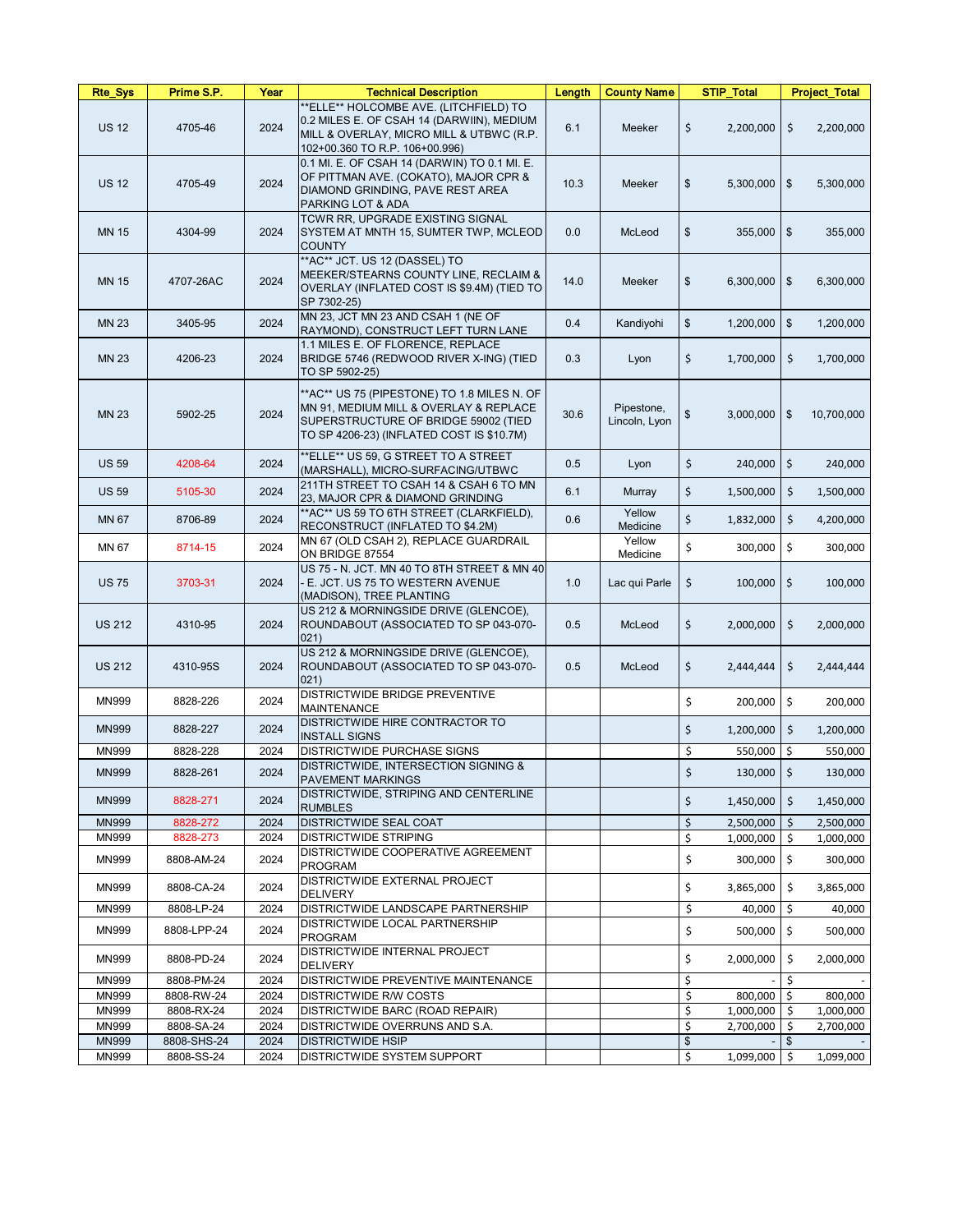| <b>Rte_Sys</b>        | Prime S.P.  | Year | <b>Technical Description</b>                                                                                                                                                              | Length | <b>County Name</b>          | <b>STIP_Total</b> | <b>Project_Total</b>       |
|-----------------------|-------------|------|-------------------------------------------------------------------------------------------------------------------------------------------------------------------------------------------|--------|-----------------------------|-------------------|----------------------------|
| <b>US 14</b>          | 4101-90     | 2025 | 1.8 & 3.2 MILES E. OF SOUTH<br>DAKOTA/MINNESOTA STATE LINE, REPLACE<br>BRIDGES 1686 (STREAM X-ING) & 1470<br>(STREAM X-ING)                                                               | 0.6    | Lincoln                     | \$<br>1,400,000   | $\zeta$<br>1,400,000       |
| <b>MN 19/MN</b><br>30 | 4103-12     | 2025 | MN 19, STATE LINE TO 2 MILES EAST & MN 30,<br>STATE LINE TO 2 MILES EAST, INSTALL<br><b>AUTOMATED SPEED CURVE WARNING</b><br><b>SYSTEMS</b>                                               | 4.0    | Lincolln,<br>Pipestone      | \$<br>355,000     | $\zeta$<br>355,000         |
| <b>MN 19</b>          | 4204-40     | 2025 | ** AC**: MN 19, 4TH STREET TO BRUCE<br>STREET, RECONSTRUCT & ADA<br><b>IMPROVEMENTS FROM MARLENE STREET TO</b><br>4TH STREET (ASSOCIATED TO SP 139-11-007)<br>(MARSHALL) (INFLATED \$15M) | 1.5    | Lyon                        | \$<br>7,063,468   | \$<br>18,663,468           |
| <b>MN 23</b>          | 5902-25AC   | 2025 | ** AC** US 75 (PIPESTONE) TO 1.8 MILES N. OF<br>MN 91, MEDIUM MILL & OVERLAY & RE-DECK<br>BRIDGE 59002 (INFLATED COST IS \$11.1M)                                                         | 30.6   | Pipestone,<br>Lincoln, Lyon | \$<br>7,700,000   | $\frac{1}{2}$<br>7,700,000 |
| <b>MN 67</b>          | 8706-89AC   | 2025 | ** AC** CLARKFIELD RECONSTRUCT<br>(INFLATED TO \$4.9M)                                                                                                                                    | 0.6    | Yellow<br>Medicine          | \$<br>2,368,000   | \$<br>2,368,000            |
| MN 67                 | 8716-01     | 2025 | MN 67, CONSTRUCT CUL-DE-SAC AT<br>ENTRANCE TO UPPER SIOUX STATE PARK                                                                                                                      | 0.1    | Yellow<br>Medicine          | \$<br>310,000     | 310,000<br>\$              |
| MN 67                 | 8716-02     | 2025 | MN 67, REMOVAL OF PAVEMENT BETWEEN<br>CUL-DE-SAC AND BRIDGE #87011                                                                                                                        |        | Yellow<br>Medicine          | \$<br>310,000     | \$<br>310,000              |
| <b>US 71</b>          | 3411-94     | 2025 | US 71, JCT US 71 & KANDIYOHI CSAH 3, LEFT<br><b>TURN LANE</b>                                                                                                                             | 0.5    | Kandiyohi                   | \$<br>791,810     | \$<br>791,810              |
| <b>US 212</b>         | 4309-35     | 2025 | US 212, JCT OF US 212 & MN 15, CONSTRUCT<br>ROUNDABOUT (ONLY HAVE \$3.2M IN NHFP<br><b>FUNDING)</b>                                                                                       | 0.4    | McLeod                      | \$<br>3,900,000   | \$<br>3,900,000            |
| <b>MN999</b>          | 8828-139    | 2025 | **ELLE** DISTRICTWIDE CULVERT REPAIRS                                                                                                                                                     |        |                             | \$<br>2,400,000   | \$<br>2,400,000            |
| <b>MN999</b>          | 8828-236    | 2025 | DISTRICTWIDE BRIDGE PREVENTIVE<br><b>MAINTENANCE</b>                                                                                                                                      |        |                             | 200,000<br>\$     | \$<br>200,000              |
| MN999                 | 8828-250    | 2025 | DISTRICTWIDE BLOWING SNOW CONTROL                                                                                                                                                         |        |                             | \$<br>800,000     | \$<br>800,000              |
| MN999                 | 8828-274    | 2025 | <b>DISTRICTWIDE STRIPING</b>                                                                                                                                                              |        |                             | \$<br>1,000,000   | \$<br>1,000,000            |
| <b>MN999</b>          | 8828-275    | 2025 | <b>DISTRICTWIDE PURCHASE SIGNS</b>                                                                                                                                                        |        |                             | \$<br>250,000     | $\ddot{\phi}$<br>250,000   |
| <b>MN999</b>          | 8808-AM-25  | 2025 | DISTRICTWIDE COOPERATIVE AGREEMENT<br><b>PROGRAM</b>                                                                                                                                      |        |                             | \$<br>400,000     | 400,000<br>\$              |
| <b>MN999</b>          | 8808-CA-25  | 2025 | DISTRICTWIDE EXTERNAL PROJECT<br><b>DELIVERY</b>                                                                                                                                          |        |                             | \$<br>3,000,000   | 3,000,000<br>\$            |
| <b>MN999</b>          | 8808-LP-25  | 2025 | DISTRICTWIDE LANDSCAPE PARTNERSHIP                                                                                                                                                        |        |                             | \$<br>40,000      | $\frac{1}{2}$<br>40,000    |
| <b>MN999</b>          | 8808-LPP-25 | 2025 | DISTRICTWIDE LOCAL PARTNERSHIP<br><b>PROGRAM</b>                                                                                                                                          |        |                             | \$<br>500,000     | \$<br>500,000              |
| <b>MN999</b>          | 8808-PD-25  | 2025 | DISTRICTWIDE INTERNAL PROJECT<br><b>DELIVERY</b>                                                                                                                                          |        |                             | \$<br>2,100,000   | \$<br>2,100,000            |
| <b>MN999</b>          | 8808-PM-25  | 2025 | DISTRICTWIDE PREVENTIVE MAINTENANCE                                                                                                                                                       |        |                             | \$<br>2,500,000   | 2,500,000<br>\$            |
| <b>MN999</b>          | 8808-RW-25  | 2025 | <b>DISTRICTWIDE R/W COSTS</b>                                                                                                                                                             |        |                             | \$<br>300,000     | $\$\$<br>300,000           |
| <b>MN999</b>          | 8808-RX-25  | 2025 | <b>DISTRICTWIDE BARC (ROAD REPAIR)</b>                                                                                                                                                    |        |                             | \$<br>1,000,000   | 1,000,000<br>\$            |
| <b>MN999</b>          | 8808-SA-25  | 2025 | DISTRICTWIDE OVERRUNS AND S.A.                                                                                                                                                            |        |                             | \$<br>1,400,000   | \$<br>1,400,000            |
| <b>MN999</b>          | 8808-SHS-25 | 2025 | <b>DISTRICTWIDE HSIP</b>                                                                                                                                                                  |        |                             | $\frac{1}{2}$     | $\sqrt[6]{\frac{1}{2}}$    |
| MN999                 | 8808-SS-25  | 2025 | DISTRICTWIDE SYSTEM SUPPORT                                                                                                                                                               |        |                             | \$<br>1,167,319   | 1,167,319<br>\$            |